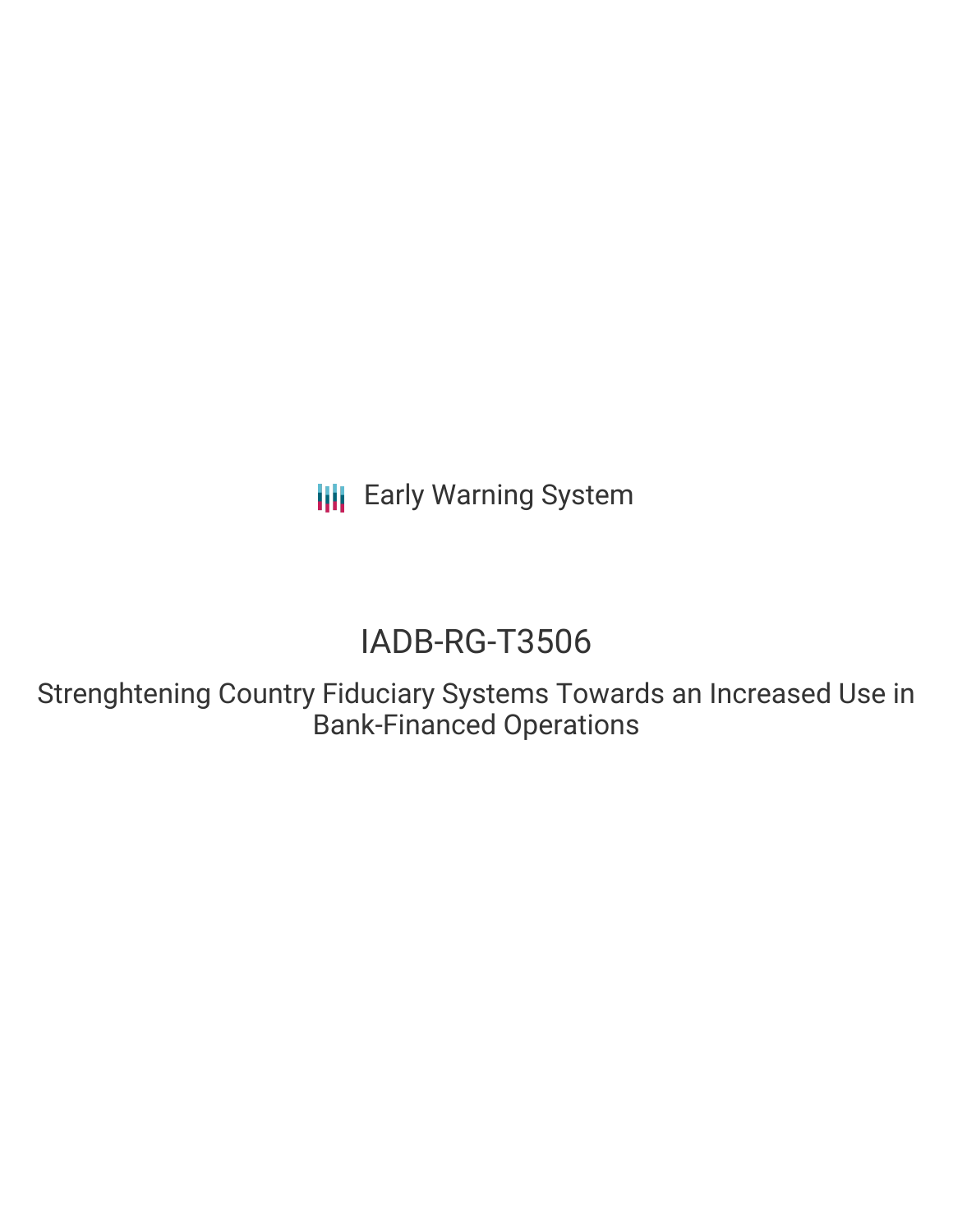

#### **Quick Facts**

| <b>Financial Institutions</b>  | Inter-American Development Bank (IADB)    |
|--------------------------------|-------------------------------------------|
| <b>Status</b>                  | Approved                                  |
| <b>Bank Risk Rating</b>        | C                                         |
| <b>Voting Date</b>             | 2019-10-31                                |
| <b>Borrower</b>                | Regional                                  |
| <b>Sectors</b>                 | Law and Government, Technical Cooperation |
| <b>Investment Type(s)</b>      | Grant                                     |
| <b>Investment Amount (USD)</b> | $$1.00$ million                           |
| <b>Project Cost (USD)</b>      | \$1.00 million                            |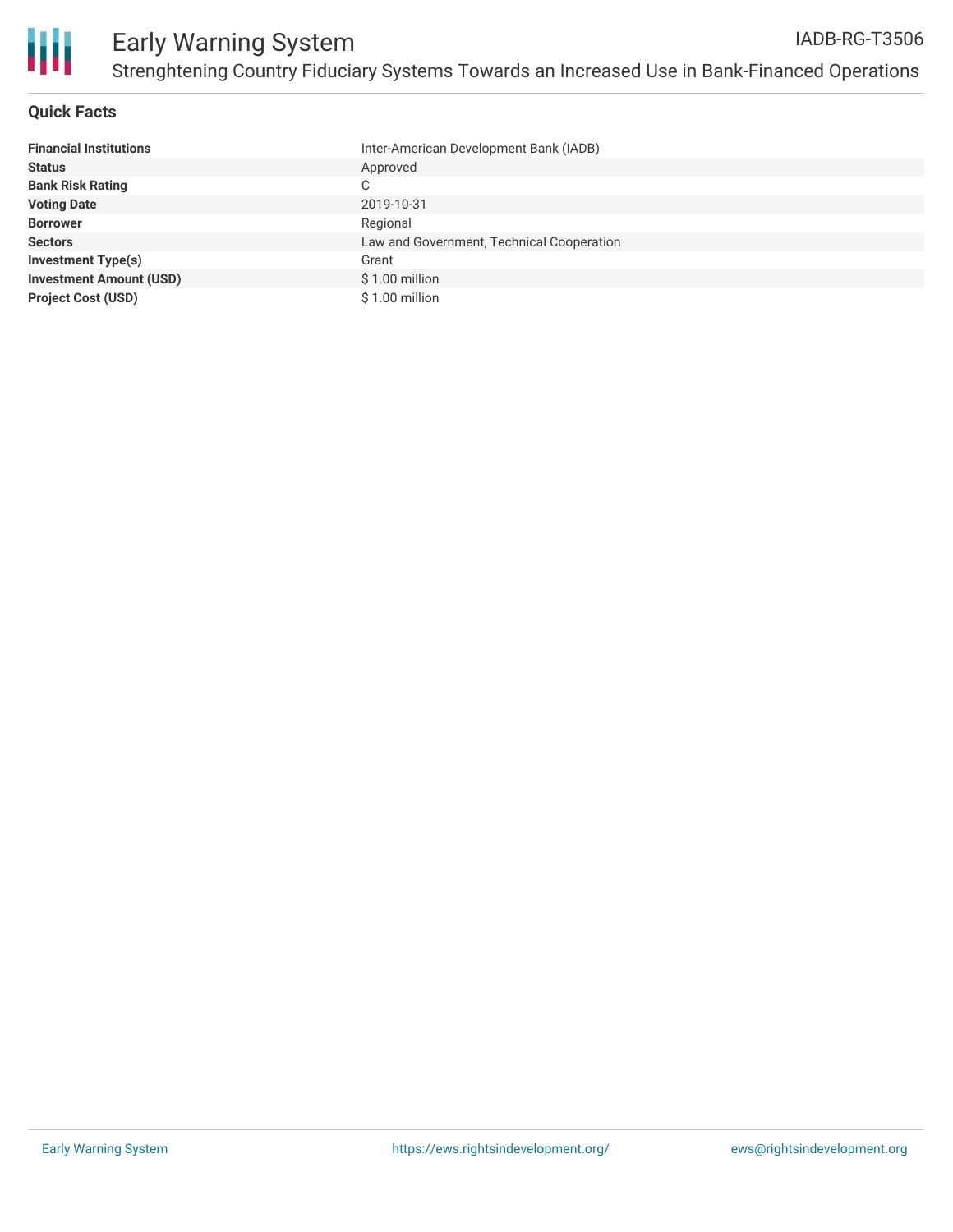

## **Project Description**

The objective of this TC is to continue supporting borrowing member countries in their efforts to strengthen public procurement and financial management systems to increase the capacity of their national institutions and improve service delivery and policy implementation, by: 1) supporting the adoption and implementation of international standards and/or narrowing the gaps with good practices; and 2) transferring knowledge and supporting government-to-government cooperation within the region to exchange good practices and lessons learned from other countries.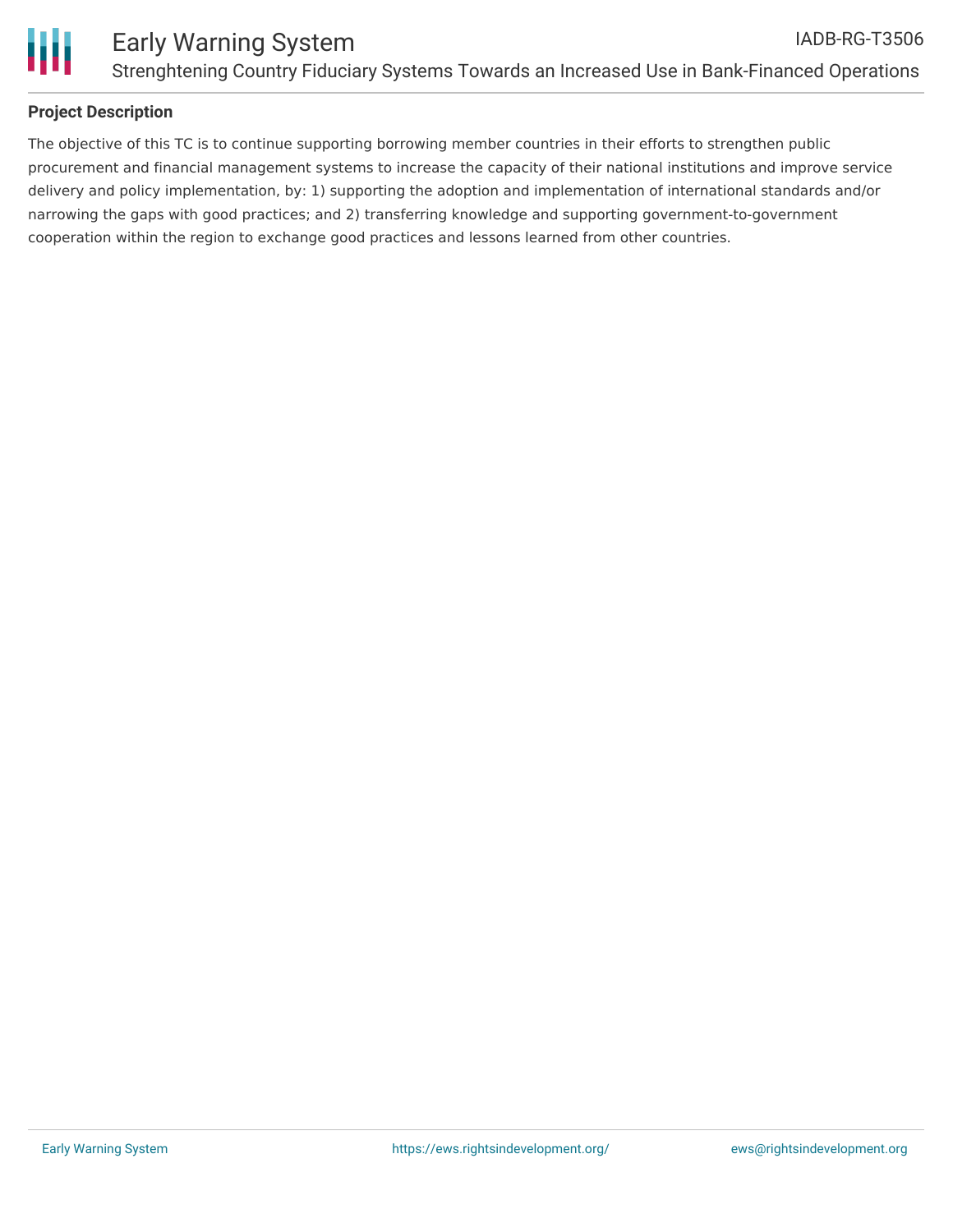

#### **Investment Description**

• Inter-American Development Bank (IADB)